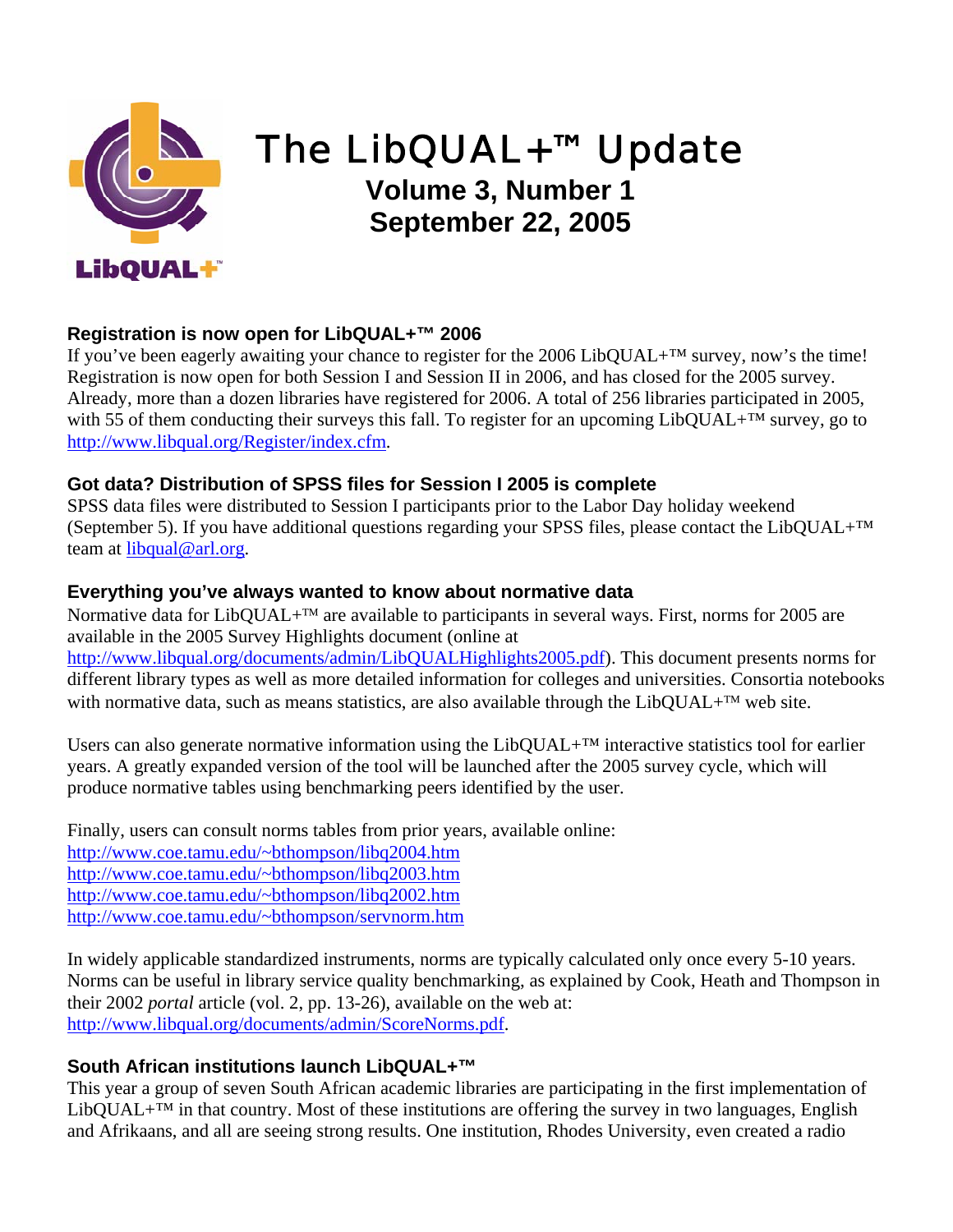jingle that ran hourly on the campus radio station to promote their survey! Welcome to these new participants, and we're looking forward to seeing the overall results from South Africa.

# **Spotlight on: Australia's RMIT University**

RMIT University, participating for just their second year, easily surpassed all previous participants in terms of the number of responses collected from users with more than 3,500 completed surveys submitted. RMIT is located in Bundoora, Victoria, Australia. Lynn Murdoch, the liaison from RMIT, credits their success to several factors, including an increased sample size, incentive prizes (including an iPod), and the fact that they launched their survey at a "premium time" on campus. In addition to their survey data, RMIT received more than 1,700 comments from survey takers.

### **LibQUAL+™ makes an impression at summer conferences**

The LibQUAL+<sup>TM</sup> team held its international results meeting in Durham, UK, just prior to the  $6<sup>th</sup>$ Northumbria conference. A number of presentations from that meeting are now available online:

- "LibQUAL+<sup>TM</sup> Around and About," by Martha Kyrillidou
- "[International Results Meeting: LibQUAL+™"](http://old.libqual.org/documents/admin/Internation_Results_Meeting_2005.ppt), by Colleen Cook
- "LibQUAL+<sup>TM</sup> 2005 at London South Bank and a Lincolnshire man in Chicago," by Peter Godwin
- "LibQUAL+<sup>™</sup> Management Information," by Brinley Franklin
- "Living & Learning with LibQUAL+<sup>™</sup>," by Jacqui Dowd
- "[After the Academy](http://old.libqual.org/documents/admin/After_the_Academy.ppt)," by Selena Lock

In addition, several LibQUAL+(TM) and assessment presentations were made during the Northumbria conference itself:

- "[Making Library Assessment Work: Progress Report of an ARL Project,](http://old.libqual.org/documents/admin/Northumbria_PM6_9JimSteve.ppt)" Steve Hiller, University of Washington; Jim Self, the University of Virginia; and Martha Kyrillidou, ARL
- "The New Library User in Sweden: A LibQUAL+<sup>TM</sup> Study," Martha Kyrillidou, ARL; and Ann-Christin Persson, Lund Institute of Technology
- "LibQUAL+<sup>™</sup> in the local context: results, action and evaluation," by Selena A. Lock and J. Stephen Town, Cranfield University
- "LibQUAL+™ in the UK and Ireland: Three Years Findings and Experience," by J. Stephen Town and Selena A. Lock, Cranfield University
- "Using Localized Survey Items to Augment Standardized Benchmarking Measures: A LibQUAL+<sup>TM</sup> [Study](http://old.libqual.org/documents/admin/northu05.doc)," by Bruce Thompson and C. Colleen Cook, Texas A&M University
- "The Story Behind the Numbers: Measuring the Impact of Networked Electronic Services (MINES) [and the Assessment of the Ontario Council of University Libraries' Scholars Portal](http://old.libqual.org/documents/admin/Northumbria_6_2005.ppt)," by Martha Kyrillidou, ARL; Toni Olshen, York University; Brinley Franklin, University of Connecticut; and Terry Plum, Simmons Graduate School of Library and Information Science

### **A summer migration: LibQUAL+™ servers move to a new home**

Thanks to the hard work of Jonathan Sousa during the month of July, the LibQUAL+ $^{TM}$  project servers were relocated from their former home at Texas A&M University Libraries to a commercial vendor, Rackspace, located in Dallas/Ft. Worth. We are already seeing the benefits of using a dedicated professional facility, such as faster processing times for notebooks and other data-driven products; better uptime for the survey and web site; and additional services such as a just-completed security scan of our servers (which we passed with flying colors) and server log statistics that provide us with valuable information for improving services.

### **Evaluation and post hoc surveys**

If you're participating in the Session II 2005 LibQUAL+™ survey, please remember to complete your post hoc questionnaire and evaluation survey. These two forms, which provide the LibQUAL+™ team with